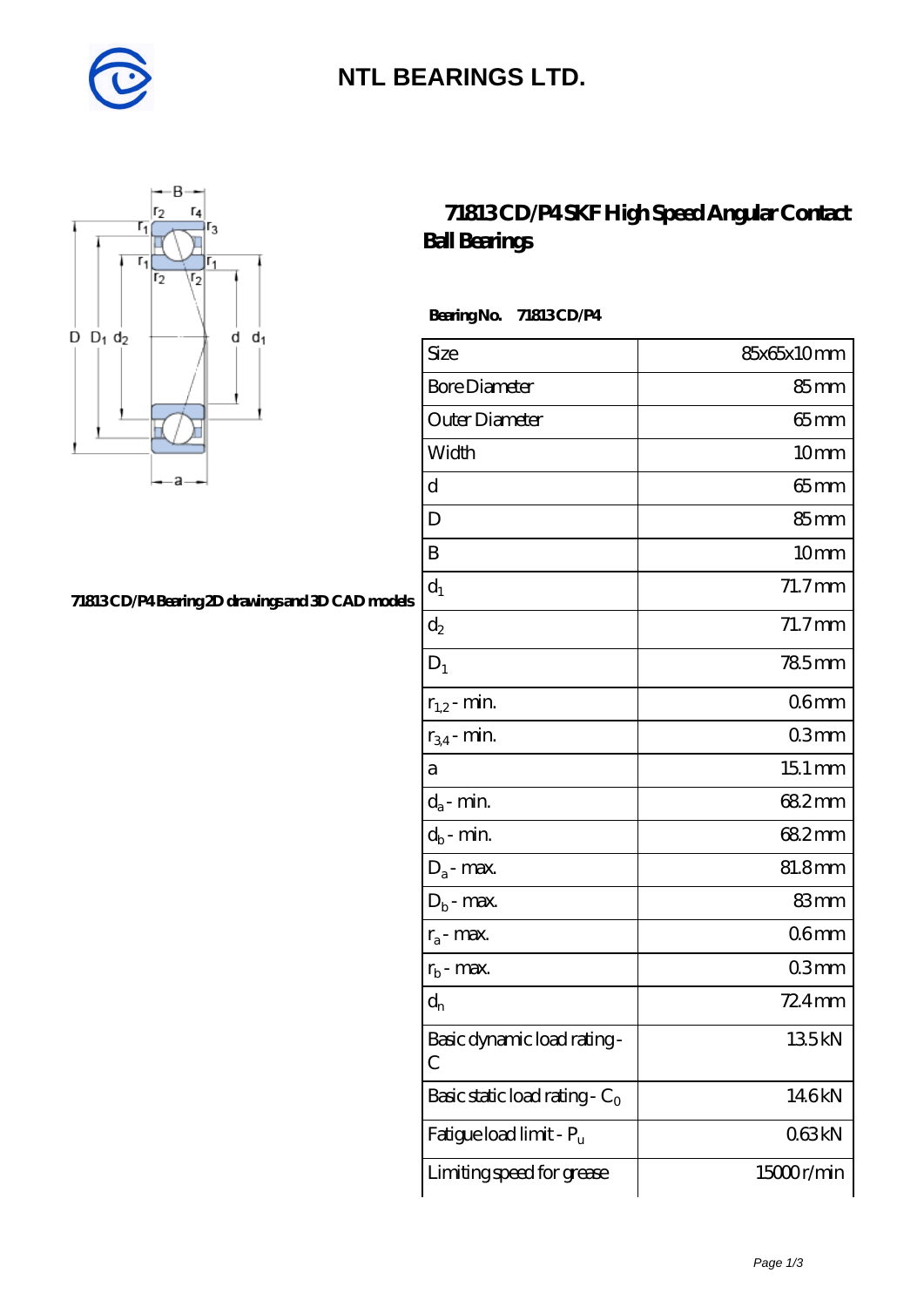

## **[NTL BEARINGS LTD.](https://m.diabetesfriends.net)**

| lubrication                           |                    |
|---------------------------------------|--------------------|
| Limiting speed for oil<br>lubrication | 22000mm/min        |
| Ball - $D_w$                          | 5556mm             |
| Ball - z                              | 29                 |
| $G_{ref}$                             | 1.3 <sub>cm3</sub> |
| Calculation factor - $f_0$            | 17.1               |
| Preload class $A - G_A$               | 71 N               |
| Preload class $B - G_B$               | 215N               |
| Preload class $C - G_C$               | 430N               |
| Calculation factor - f                | 1.28               |
| Calculation factor - f                | 1                  |
| Calculation factor - $f_{2A}$         | 1                  |
| Calculation factor - $f_{\rm 2B}$     | 1.09               |
| Calculation factor - $f_{\chi}$       | 1.16               |
| Calculation factor - $f_{HC}$         | $\mathbf{1}$       |
| Preload class A                       | 61 N/micron        |
| Preload class B                       | 105N/micron        |
| Preload class C                       | 155N/micron        |
| $d_1$                                 | $71.7$ mm          |
| $\mathrm{d}_2$                        | 71.7mm             |
| $D_1$                                 | 785mm              |
| $r_{1,2}$ min.                        | 06 <sub>mm</sub>   |
|                                       |                    |
| $r_{34}$ min.                         | 03 <sub>mm</sub>   |
| $d_a$ min.                            | 682mm              |
| $d_h$ min.                            | 682mm              |
| $D_a$ max.                            | 81.8mm             |
| $D_{b}$ max.                          | 83mm               |
| $r_a$ max.                            | 06 <sub>mm</sub>   |
| $r_{\rm b}$ max.                      | 03 <sub>mm</sub>   |